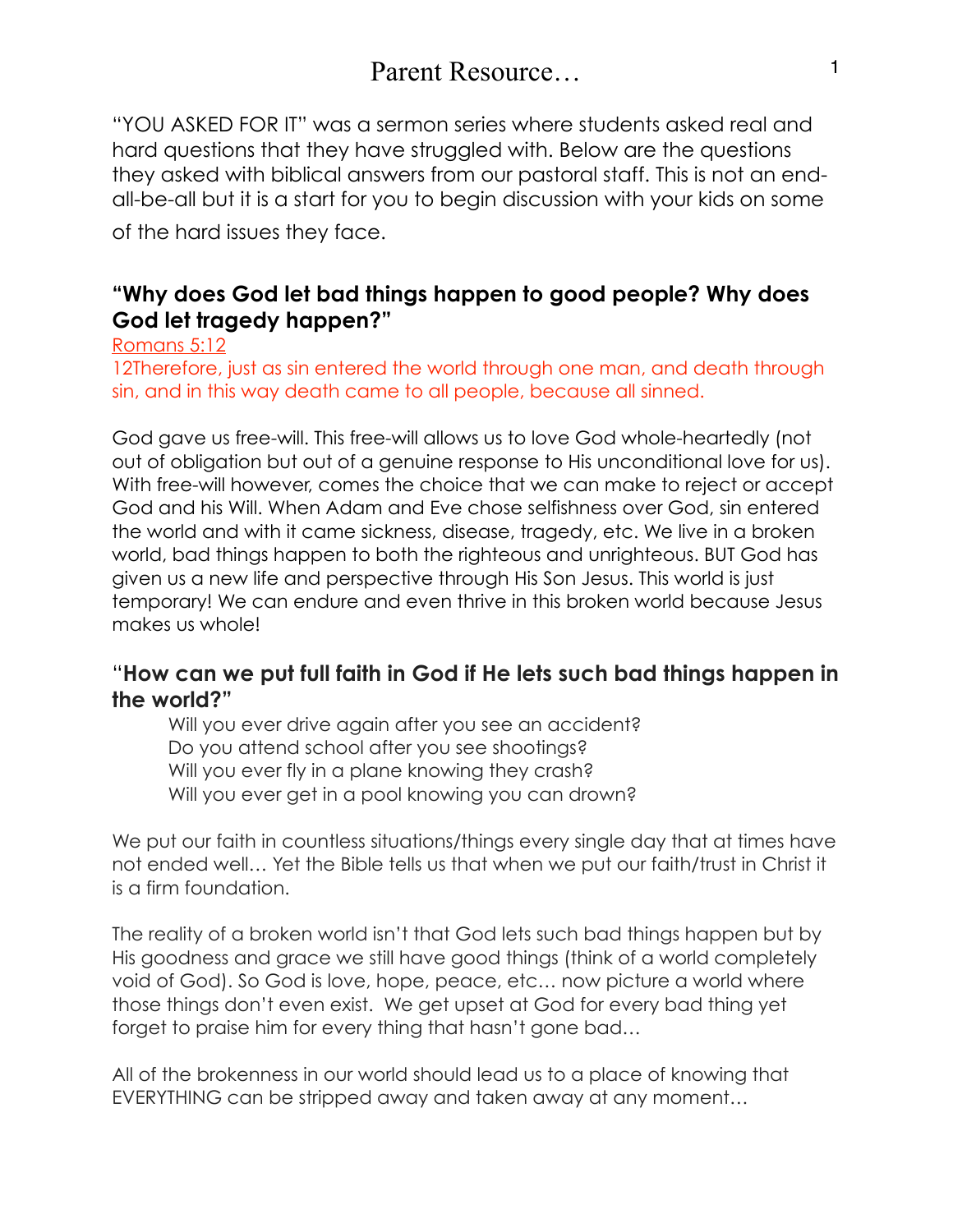# Parent Resource 2

everything BUT Jesus. So our hope, and trust, and peace, etc. all hinge upon our lives being FULLY invested in Him.

# **"Why didn't God merely create a world where tragedy and suffering didn't exist?"**

The answer is: He did! [Genesis 1:31](https://www.biblegateway.com/passage/?search=Genesis+1%3A31) says: "God saw all that he had made, and it was very good."

# **"Why has only bad things happened to me?"**

Though suffering isn't caused by God and it breaks His heart to his creation in pain, God can use it to accomplish good.

In [Romans 8:28](https://www.biblegateway.com/passage/?search=Romans+8%3A28) the Bible promises, "And we know that in all things God works for the good of those who love him, who have been called according to his purpose." Notice the verse doesn't say God causes evil and suffering, just that he promises to cause good to emerge.

# **"If God has the power to eradicate evil and suffering, then why doesn't he do it?"**

The short answer is is he will…

#### [Peter 3:9](https://www.biblegateway.com/passage/?search=2%20Peter+3%3A9)

"The Lord is not slow in keeping his promise, as some understand slowness. He is patient with you, not wanting anyone to perish, but everyone to come to repentance."

### Matthew 25:11 (NLT)

"Then the King will turn to those on the left and say, 'Away with you, you cursed ones, into the eternal fire prepared for the devil and his demons.

# **"Why do you have to go through the bad to see the good?"**

James 1:2

Consider it pure joy, my brothers and sisters,[a] whenever you face trials of many kinds, **3** because you know that the testing of your faith produces perseverance. **4** Let perseverance finish its work so that you may be mature and complete, not lacking anything.

### [Romans 8:18](https://www.biblegateway.com/passage/?search=Romans+8%3A18)

"I consider that our present sufferings are not worth comparing with the glory that will be revealed in us."

[John 16:33](https://www.biblegateway.com/passage/?search=John+16%3A33)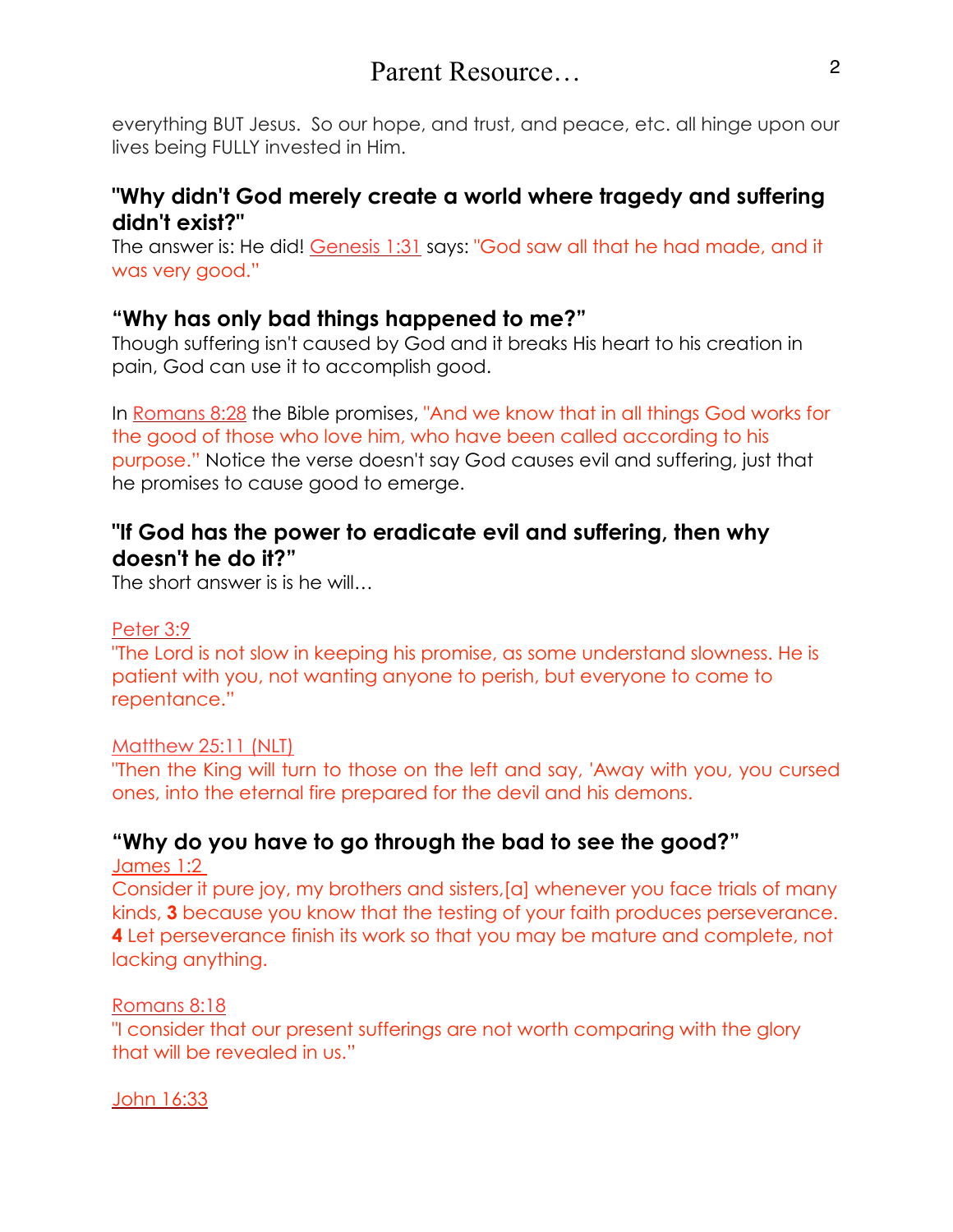Now let me give you the entire verse: "I have told you these things so that in me you may have peace. You will have suffering in this world. But be courageous! I have conquered the world."

### **"When is the world going to end? Is it end times?"**

Matthew 24:6-13 & 36

You will hear of wars and threats of wars, but don't panic. Yes, these things must take place, but the end won't follow immediately. **[7](http://biblehub.com/matthew/24-7.htm)**Nation will go to war against nation, and kingdom against kingdom. There will be famines and earthquakes in many parts of the world. **[8](http://biblehub.com/matthew/24-8.htm)**But all this is only the first of the birth pains, with more to come.

**[9](http://biblehub.com/matthew/24-9.htm)**"Then you will be arrested, persecuted, and killed. You will be hated all over the world because you are my followers.*<sup>b</sup>* **[10](http://biblehub.com/matthew/24-10.htm)**And many will turn away from me and betray and hate each other. **[11](http://biblehub.com/matthew/24-11.htm)**And many false prophets will appear and will deceive many people. **[12](http://biblehub.com/matthew/24-12.htm)**Sin will be rampant everywhere, and the love of many will grow cold. **[13](http://biblehub.com/matthew/24-13.htm)**But the one who endures to the end will be saved.

**[36](http://biblehub.com/matthew/24-36.htm)**"However, **no one** knows the day or hour when these things will happen, not even the angels in heaven or the Son himself.*<sup>k</sup>* Only the Father knows.

The Great Commission is the goal (Matt. 28:18-20)! That God will show his grace to every tribe/tongue/culture. It is believed that by 2023-2025 that the whole world will have been exposed to the Gospel message. That's not to say Jesus is coming then (ONLY THE FATHER KNOWS WHEN), but we believe that these are the "end times." He could come tomorrow or in 200 years… but we live knowing that we are closer to His arrival now than the days, weeks, months, or years before.

In these "end times," we don't live in fear, we live in peace and on mission knowing who we believe in and calling others to believe in Jesus as well!

Here's the result: In whatever you face, you'll find peace to deal with the present, you'll find courage to deal with your future, and you'll find the incredible promise of eternal life in heaven.

## **"Why do people only go to God when they need something?"**

Because when we are desperate, we become burdened, burden leads to action…

#### Matthew 11:28

Then Jesus said, "Come to me, all of you who are weary and carry heavy burdens, and I will give you rest."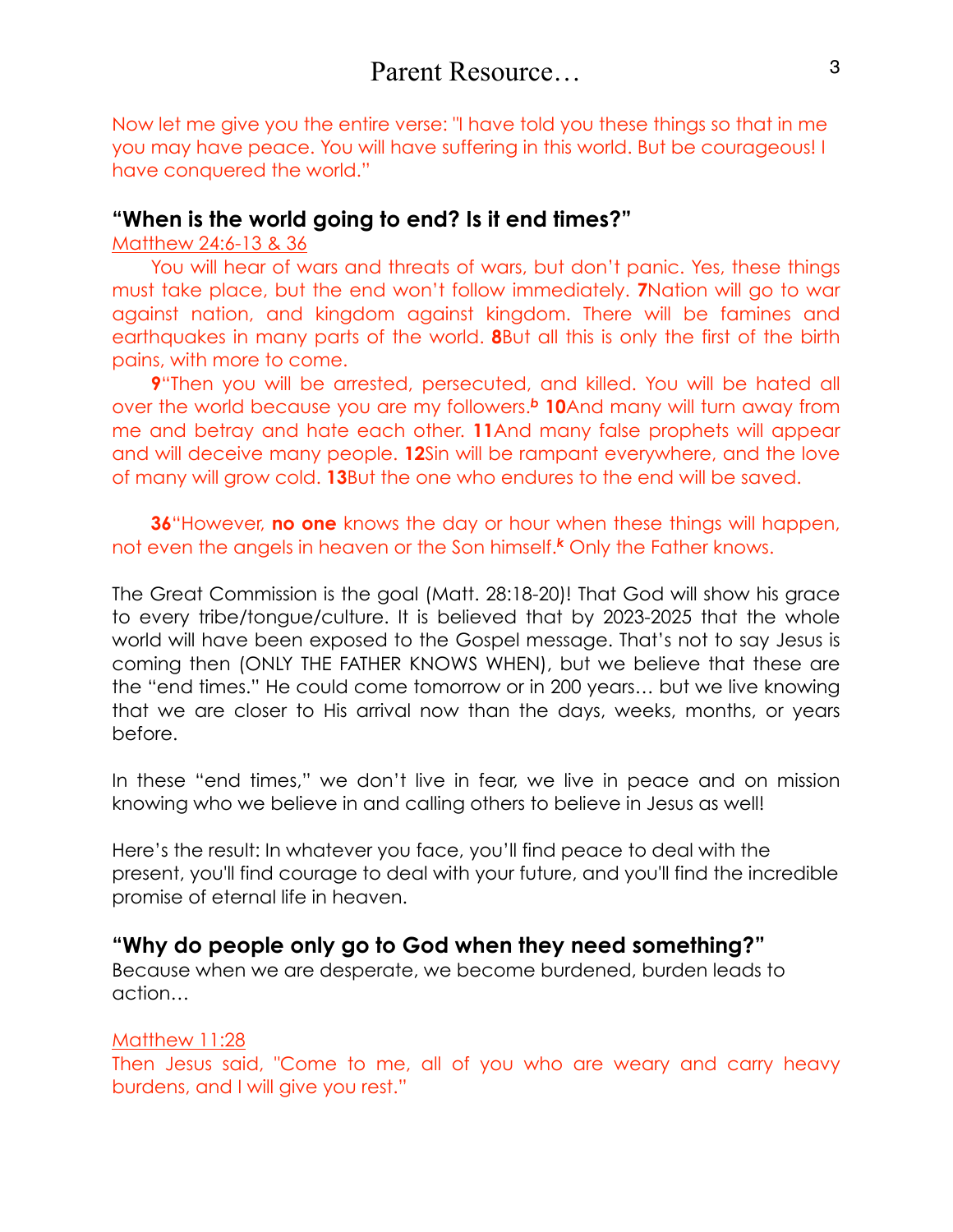### John 15:7

If you abide in me, and my words abide in you, ask for whatever you wish, and it will be done for you.

# **"How do we get away from social media, drugs, alcohol, and stay on the right path?"**

Proverbs 4:23 says "Above all else, guard your heart, for everything you do flows from it."

We become what we surround ourselves with. What are you watching? Who are your friends? How are you spending your time? What are you listening to?

Romans 12:1-2 says "Therefore, I urge you, brothers, in view of God's mercy, to offer your bodies as a living sacrifice, holy and pleasing to God—this is your true and proper worship. Do not conform to the pattern of this world, but be transformed by the renewing of your mind. Then you will be able to test and approve what God's will is—his good, pleasing and perfect will."

When we fill our time with God, His Will, and his mission for us, there isn't room left for sin.

Matthew 7:13-14 says "Enter through the narrow gate. For wide is the gate and broad is the road that leads to destruction, and many enter through it. But small is the gate and narrow the road that leads to life, and only a few find it."

This says the MAJORITY will take the road to destruction. Don't follow the majority. Is social media a stumbling block for you? Unplug! Are drugs and alcohol a temptation for you? Throw it out and stop hanging with people who drink and use drugs. Whatever you have to do to take the narrow road that leads to life, DO IT!

# "**If we have sex before marriage but keep doing it because we have "nothing to lose" how bad is that?"**

1 Cor. 6:18 says "Flee from sexual immorality. All other sins a person commits are outside the body, but whoever sins sexually, sins against their own body. Do you not know that your bodies are temples of the Holy Spirit, who is in you, whom you have received from God? You are not your own; you were bought at a price. Therefore honor God with your bodies."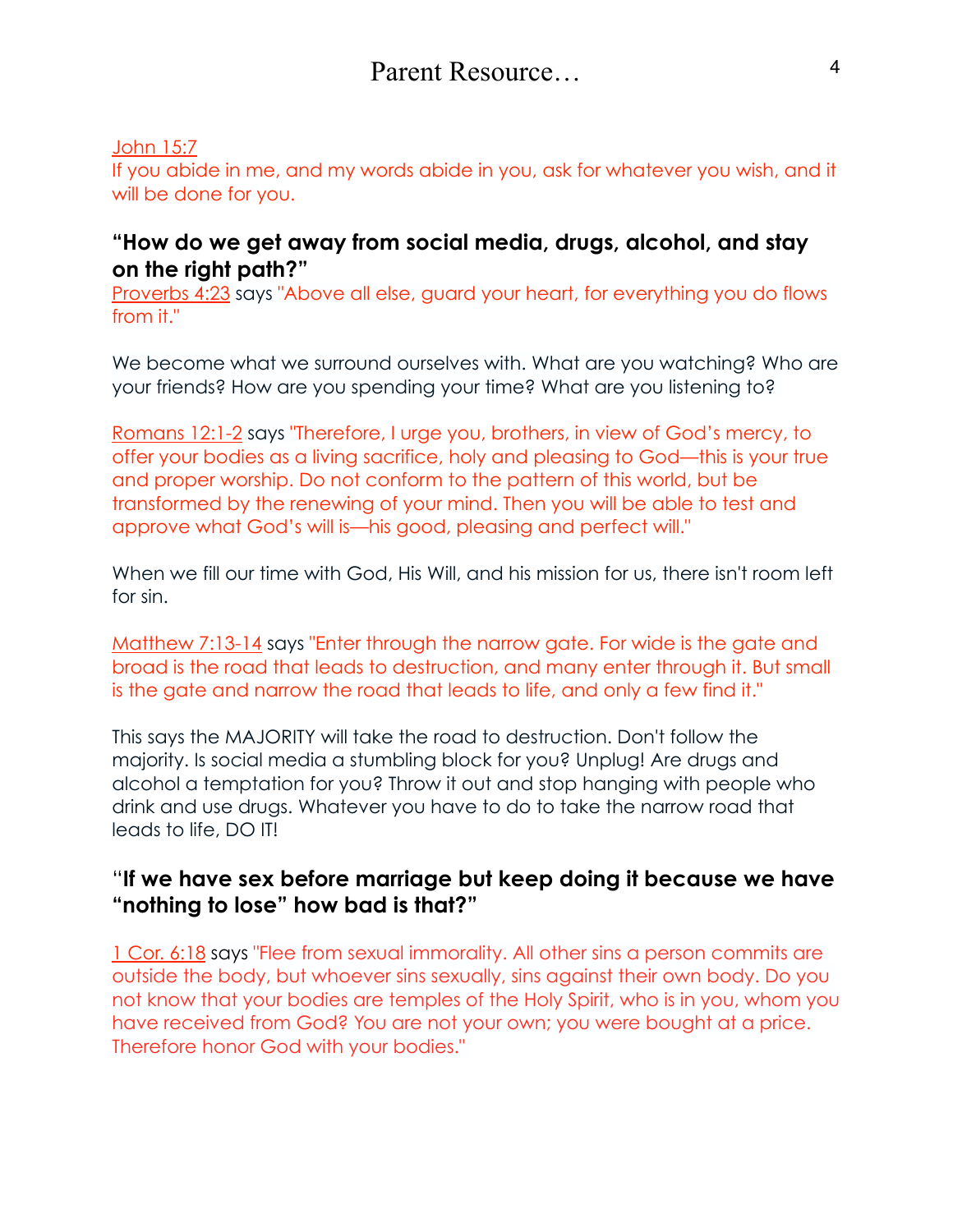1 Cor. 6:13 says "The body, however, is not meant for sexual immorality but for the Lord, and the Lord for the body." Whomever you have sex with, you become one with- whether your boyfriend, girlfriend, a prostitute, etc. They are not your husband or wife and you are now "one flesh" with them. We are only meant to become one with our spouse. When you decide to get married, you will have to break spiritual and emotional ties to that person before you can unite completely to your spouse. Having sex with someone creates a soul tie to that person that only God can break. There is forgiveness for mistakes. YES! That being said, choose now to stand firm for the best future, marriage, and walk with the Lord! We choose to live purely now!

1 Cor. 6:9 clearly states: "Do not be deceived: Neither the sexually immoral, nor idolaters, nor adulterers, nor men who have sex with men, nor thieves, nor the greedy, nor drunkards, nor slanderers, nor swindlers will inherit the kingdom of God. And that is what some of you were. But you were washed, you were sanctified, you were justified in the name of the Lord Jesus Christ and by the Spirit of our God."

You're not just messing with your future marriage and your heart health, you're messing with your SALVATION. The weight of that should be enough to make anyone want to wait for marriage. We all sin. We can all ask for forgiveness and repent and turn from our wicked ways. To say we have "nothing to lose" and keep doing it means you are premeditating and living in sin. How can someone who is a Christ-follower acknowledge their sin and choose to continue to live in sin while still following the Lord? Hard truth: they can't.

## "**Why did God decide that same sex is bad?"**

### 1 Corinthians 6:18-20

**18** Run from sexual sin! No other sin so clearly affects the body as this one does. For sexual immorality is a sin against your own body. **19** Don't you realize that your body is the temple of the Holy Spirit, who lives in you and was given to you by God? You do not belong to yourself, **20** for God bought you with a high price. So you must honor God with your body.

We first have to understand that God only creates good. God didn't decide same sex is bad because God didn't design same sex at all. Humans did. It came from our fleshly desire. God only created what was good. Same sex came about because sin entered the world. So it wasn't God all the sudden changing His mind. Adam and EVE where created for a reason… (that was his design)… and we took a good design, twisted it, and made it sin.

### Genesis 2:22-24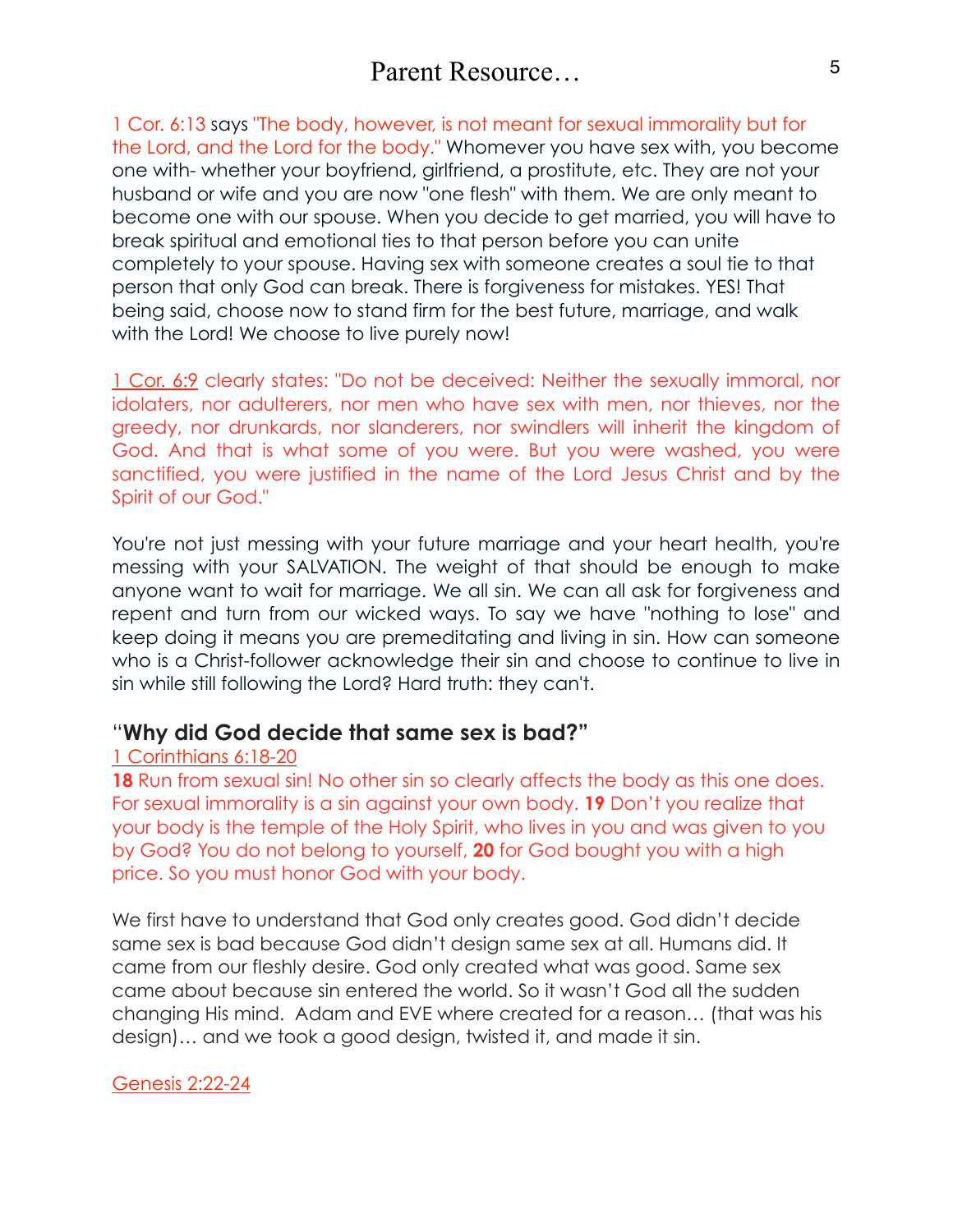**22** Then the Lord God made a woman from the rib[a] he had taken out of the man, and he brought her to the man.

**23** The man said,

"This is now bone of my bones

and flesh of my flesh;

she shall be called 'woman,'

for she was taken out of man."

**24** That is why a man leaves his father and mother and is united to his wife, and they become one flesh.

## Matthew 19:4-6 (NIV)

**4** "Haven't you read," he replied, "that at the beginning the Creator 'made them male and female,'[a] **5** and said, 'For this reason a man will leave his father and mother and be united to his wife, and the two will become one flesh'[b]? **6** So they are no longer two, but one flesh. Therefore what God has joined together, let no one separate."

We are Created in HIS image and that is a big deal. Scripture says "every other sin is outside the body, but sexual sin is the only sin inside the body."

God's design was for man and woman… to multiply and fill the earth with HIS image (because remember we are created in HIS image). Satan's greatest desire is to destroy God's image and one of the ways he tries is through sexual sin. This why scripture is chalked FULL of verses telling us to avoid sexual sin, FLEE from sexual sin.

# "**Can you be gay and still be a follower of Jesus?"**

You can be gay, straight, or whatever and "*profess"* to be a lover of God. However, the litmus test to Christianity in scripture is when Jesus says **"IF YOU LOVE ME … you will do what I command."**

WE know in scripture at least 6 places the bible shares that homosexuality is not God's best for our lives, and the Bible calls it sin. So to be a FOLLOWER of Jesus, our desire is to walk in HIS ways and not what we are "bent" towards or tempted by (whether that is being gay, having an addiction, etc.).

This is why the idea throughout the Word is to "die to self" and "lay down your life." It's taking what you might desire and putting it towards what does God desires. This is REALLY not popular in our day and age but it is the reality of what the Bible teaches.

## Romans 1:24-32 (NLT)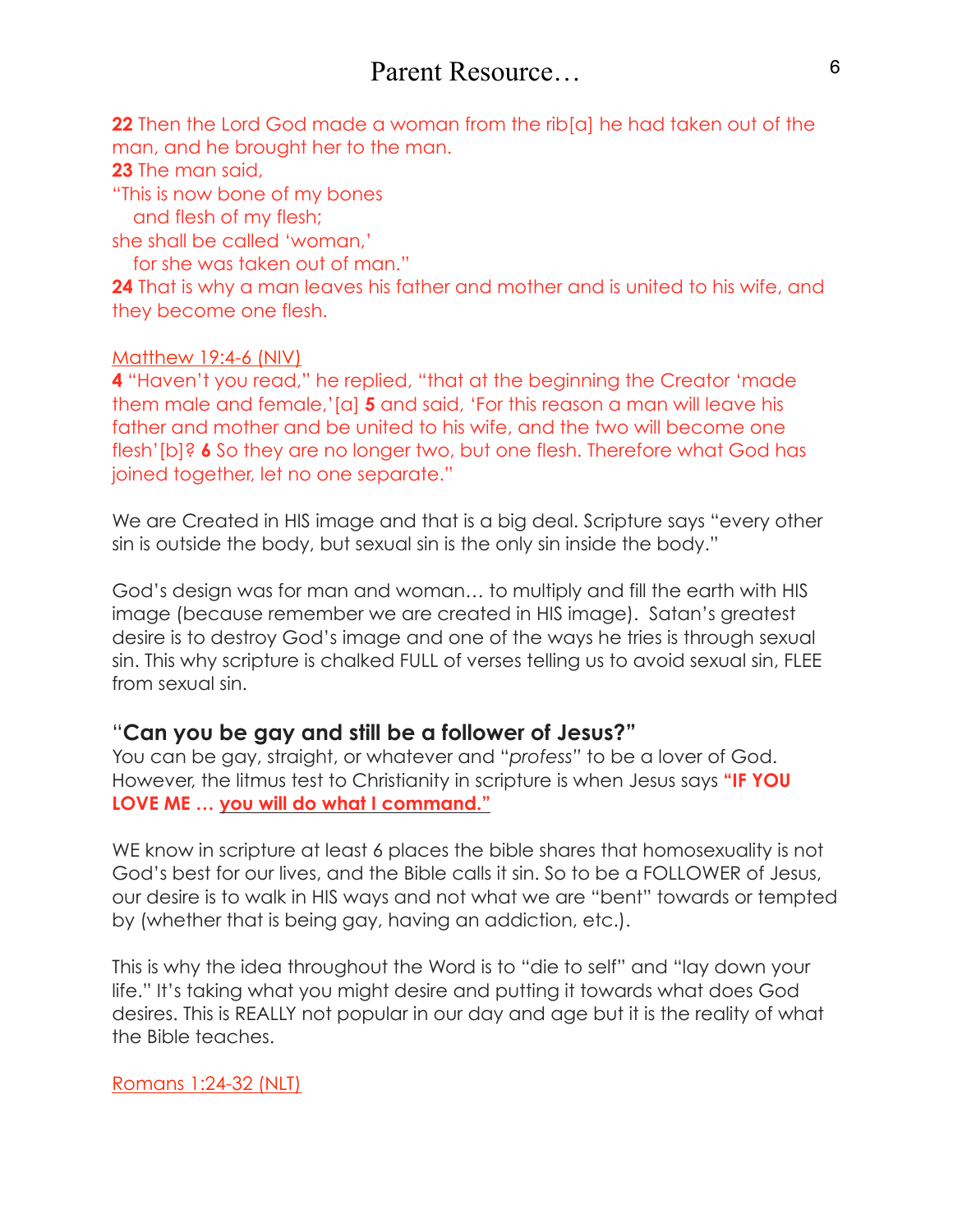**24** So God abandoned them to do whatever shameful things their hearts desired. As a result, they did vile and degrading things with each other's bodies. **25** They traded the truth about God for a lie. So they worshiped and served the things God created instead of the Creator himself, who is worthy of eternal praise! Amen. **26** That is why God abandoned them to their shameful desires. Even the women turned against the natural way to have sex and instead indulged in sex with each other. **27** And the men, instead of having normal sexual relations with women, burned with lust for each other. Men did shameful things with other men, and as a result of this sin, they suffered within themselves the penalty they deserved.

**28** Since they thought it foolish to acknowledge God, he abandoned them to their foolish thinking and let them do things that should never be done. **29** Their lives became full of every kind of wickedness, sin, greed, hate, envy, murder, quarreling, deception, malicious behavior, and gossip. **30** They are backstabbers, haters of God, insolent, proud, and boastful. They invent new ways of sinning, and they disobey their parents. **31** They refuse to understand, break their promises, are heartless, and have no mercy. **32** They know God's justice requires that those who do these things deserve to die, yet they do them anyway. Worse yet, they encourage others to do them, too.

# **"Love is love, so why is everyone so judgmental about it?" The world's definition of love:**

*A deep, tender, ineffable feeling of affection and solicitude toward another person. An intense emotional attachment or feeling for a person, place, or thing. A feeling of intense desire and attraction toward a person with whom one is disposed to make a pair. Romance, sexual passion, sexual intercourse.* 

## **God's definition of love:**

## 1 Corinthians 13:4-7 (NLT)

**4** Love is patient and kind. Love is not jealous or boastful or proud **5** or rude. It does not demand its own way. It is not irritable, and it keeps no record of being wronged. **6** It does not rejoice in iniquity but rejoices whenever the truth wins out. **7** Love never gives up, never loses faith, is always hopeful, and endures through every circumstance.

# 1 John 4:16-17

God is love, and all who live in love live in God, and God lives in them. **17** And as we live in God, our love grows more perfect. So we will not be afraid on the day of judgment, but we can face him with confidence because we live like Jesus here in this world.

# **"Is experimenting to find out your sexual preference a bad thing?"**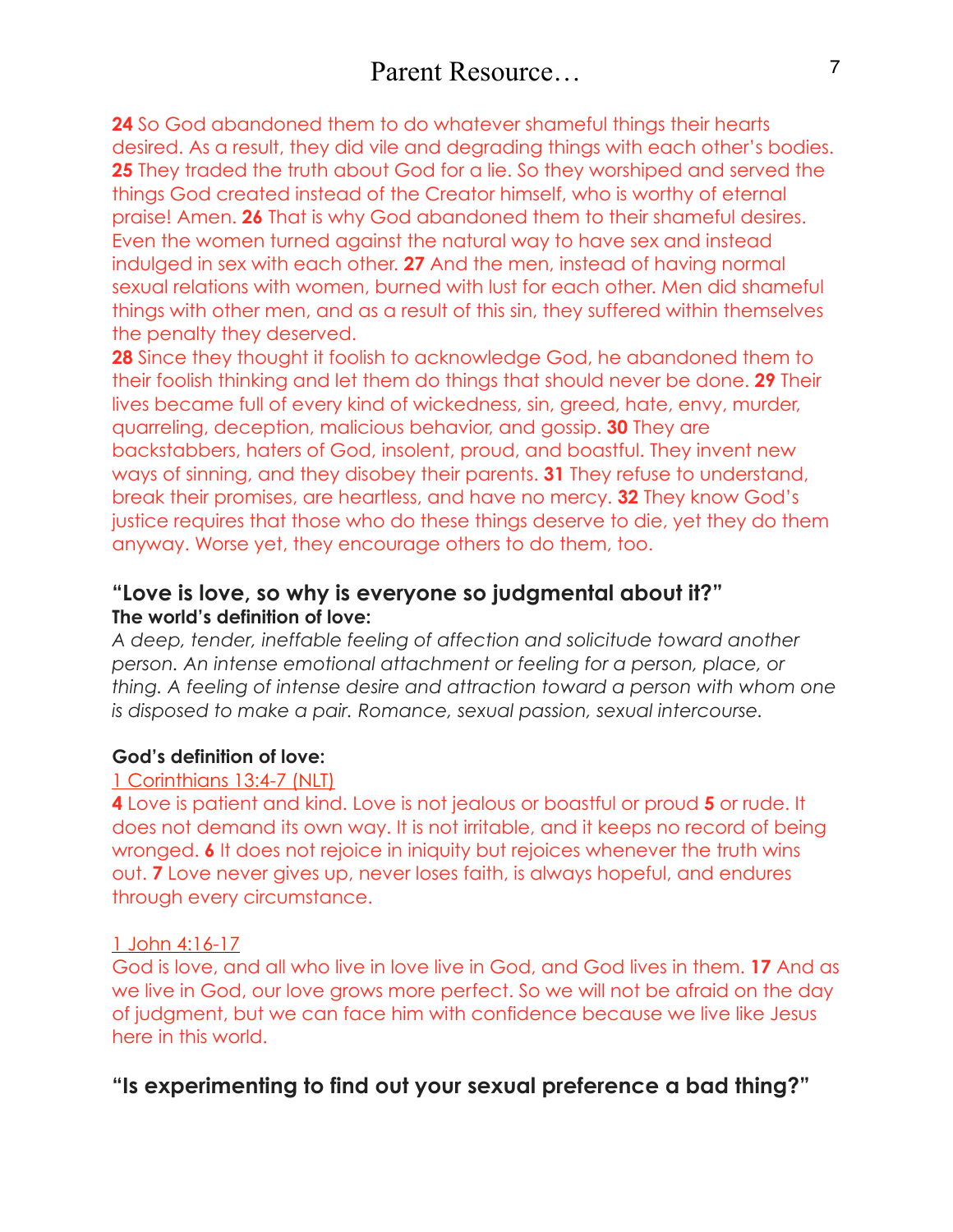# Parent Resource 8

YES, that is not who you are! Again, we open ourselves up to all kinds of evil when we take something good (sex and our identity in Jesus) and we give it away to whomever and whatever. Sex, in the confines of marriage (man and woman), is a beautiful God-ordained act. Giving that away to whomever has damaging consequences. God can restore, but if we choose now to live purely in God's ways we won't have to go through the painful process of breaking those soul ties with others and/or other things. We need to see things from God's perspective.

#### John 3:3

"Jesus answered him, "Truly, truly, I say to you, unless one is born again he cannot see the kingdom of God."

#### Ephesians 4:22-24 (NLT)

**22** throw off your old sinful nature and your former way of life, which is corrupted by lust and deception. **23** Instead, let the Spirit renew your thoughts and attitudes. **24** Put on your new nature, created to be like God—truly righteous and holy.

#### [Galatians 2:20](https://bible.knowing-jesus.com/Galatians/2/20)

"I have been crucified with Christ; and it is no longer I who live, but Christ lives in me; and the life which I now live in the flesh I live by faith in the Son of God, who loved me and gave Himself up for me.

#### [Luke 9:23-24](https://bible.knowing-jesus.com/Luke/9/23)

And He was saying to them all, "If anyone wishes to come after Me, he must deny himself, and take up his cross daily and follow Me. "For whoever wishes to save his life will lose it, but whoever loses his life for My sake, he is the one who will save it.

## "**How do we know our religion is the one true religion? There are so many out there?"**

This is a great question and one that is on many minds… Our first priority is to know what each one claims.

Most religions build off of a system of rights and wrongs to be in their "god's" good grace. They are built on works and religious activity verses a relationship built upon unmerited (underserved) grace. Several other major religions build off an "inner" strength or "zen" to attain a place of spirituality. The problem here is that if I base my spiritually off myself it will eventually fail. Why? Because it's based around me having to sustain it.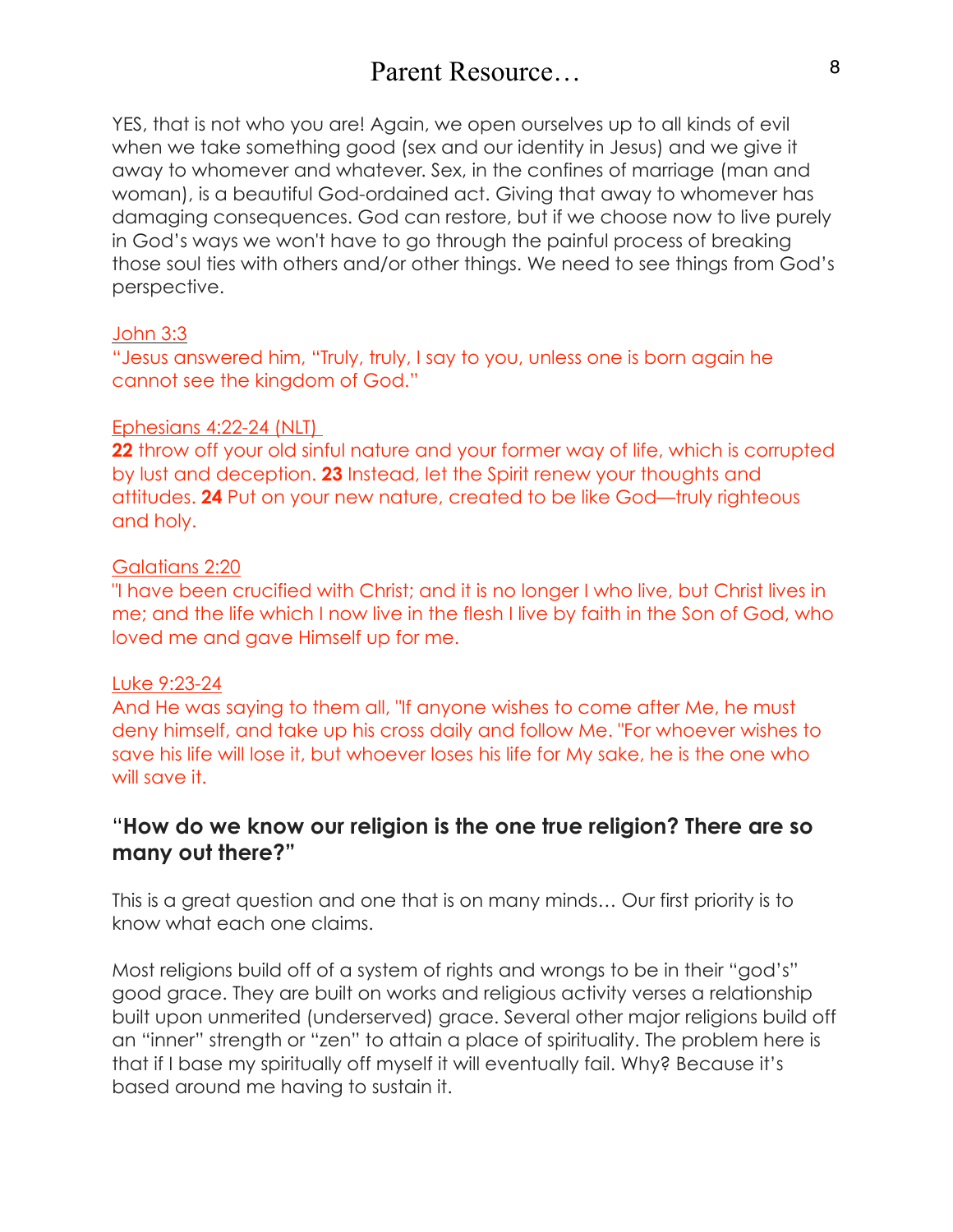Christianity is the ONLY religion that builds off of GOD loving us so much that He laid His life down for us while we are still in sin. AND that we can't earn it… it's freely given.

Next standpoint is built on FAITH… Meaning that we put our Faith in Jesus. John Wesley said that most people build their faith foundation through these means: Scripture, Experience, Reason, and Tradition (with the greatest of these being Scripture)

So when looking at how do I know if Christianity is the true religion I look at it through these 4 'lenses.' I study SCRIPTURE. Scripture paints a beautiful picture of God's perfect love found in Jesus' life, death, and resurrection. I have EXPERIENCED the Grace of God in my life and my testimony is one of a changed life. It's REASONABLE in light of historical documents and events that have been recorded throughout history. Including the fact that there is very little argument among historical scholars concerning the truth that a man named Jesus lived and did what history recorded as "miraculous things." The debate between secular historians and those who follow Jesus is whether or not Jesus is God (not whether a man named Jesus existed… he did). Lastly, TRADITION has passed it on for centuries and the basis has not changed… THE LOVE of JESUS.

All of these things give us a foundation that Christianity and it's claims have tested the foundations of time and still stand true. Plus countless lives changed by Jesus love!

# "**Do you walk on Gold in heaven?"**

Are you kidding me… Gold doesn't even begin to describe the beauty of Heaven because God's glory is what fills it (and to be honest with you I DON'T KNOW - LOL).

Even if there is gold, it will hardly be noticed in comparison to God's glory! The author of Revelation used the MOST majestic things he could use to describe heaven (gold, diamonds, colors, etc.) and yet that was only what he could use to describe it because those are the only things in our vocabulary that would do it some justice. The TRUE sign of how incredible it is came from John, who wrote Revelation. John literally fell as though he was dead (scripture describes) by the beauty he beheld. And I'm sure John had seen gold and diamonds before… yet he probably didn't pass out. So that gives us some indication of how amazing it must have been and is!

# "**How do we unify the church which is so divided?"**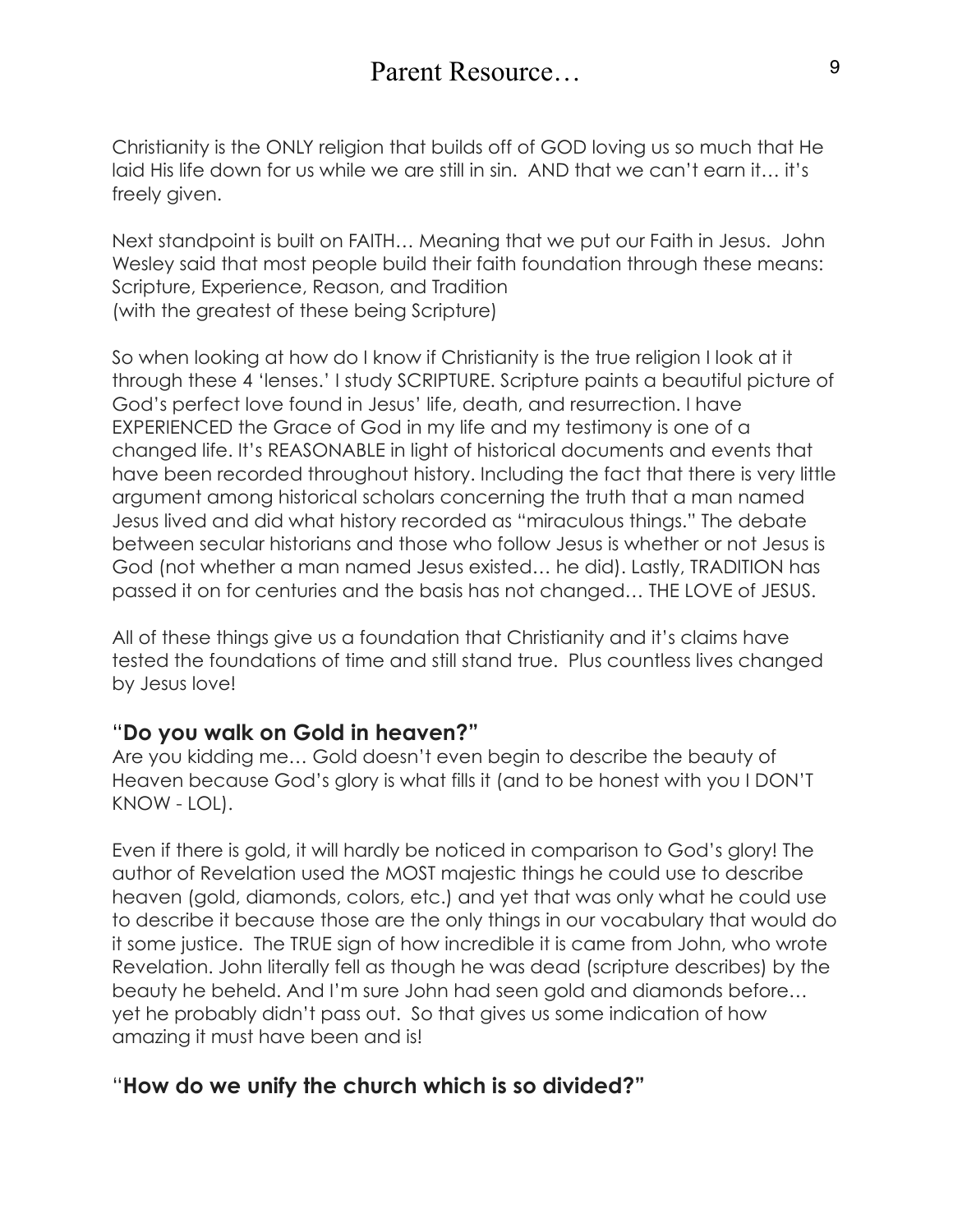We are beginning to see more unity in some ways, especially locally as we partner with other churches/ministries in the regional area. One thing to keep in mind is that as local and global disasters have taken place recently and the world is struggling, these events/things are actually beginning to unify the church around the fact that JESUS is our only hope.

Ultimately though, we have to break out of our RELIGIOUS spirits and remember that Christ is the head and we are all TOGETHER the body. We have to point back to RELATIONSHIP and make JESUS the center again.

## Colossians 3:12-15

**12** Since God chose you to be the holy people he loves, you must clothe yourselves with tenderhearted mercy, kindness, humility, gentleness, and patience. **13** Make allowance for each other's faults, and forgive anyone who offends you. Remember, the Lord forgave you, so you must forgive others. **14** Above all, clothe yourselves with love, which binds us all together in perfect harmony. **15** And let the peace that comes from Christ rule in your hearts. For as members of one body you are called to live in peace. And always be thankful.

# "**How/Why should I be a Christian when sinning is so much more fun?"**

Many things that are dangerous look fun until we get hurt by them. I could say eating fast food everyday is much fun until I have a heart attack. Or I could say doing drugs is so much fun until one time I overdose or someone gets hurt because I was acting stupid and I lose everything.

### **1 Corinthians 6:12-14**

**12** You say, "I am allowed to do anything"—but not everything is good for you. And even though "I am allowed to do anything," I must not become a slave to anything. **13** You say, "Food was made for the stomach, and the stomach for food." (This is true, though someday God will do away with both of them.) But you can't say that our bodies were made for sexual immorality. They were made for the Lord, and the Lord cares about our bodies. **14** And God will raise us from the dead by his power, just as he raised our Lord from the dead.

We make "sin" sound FUN because NO one ever wants to think fun things have consequences. Bungee Jumping is fun… unless the rope breaks… Then not so much!

Being a Christian isn't about measuring "how much fun I would like to have" it's about measuring how much LIFE I want to have.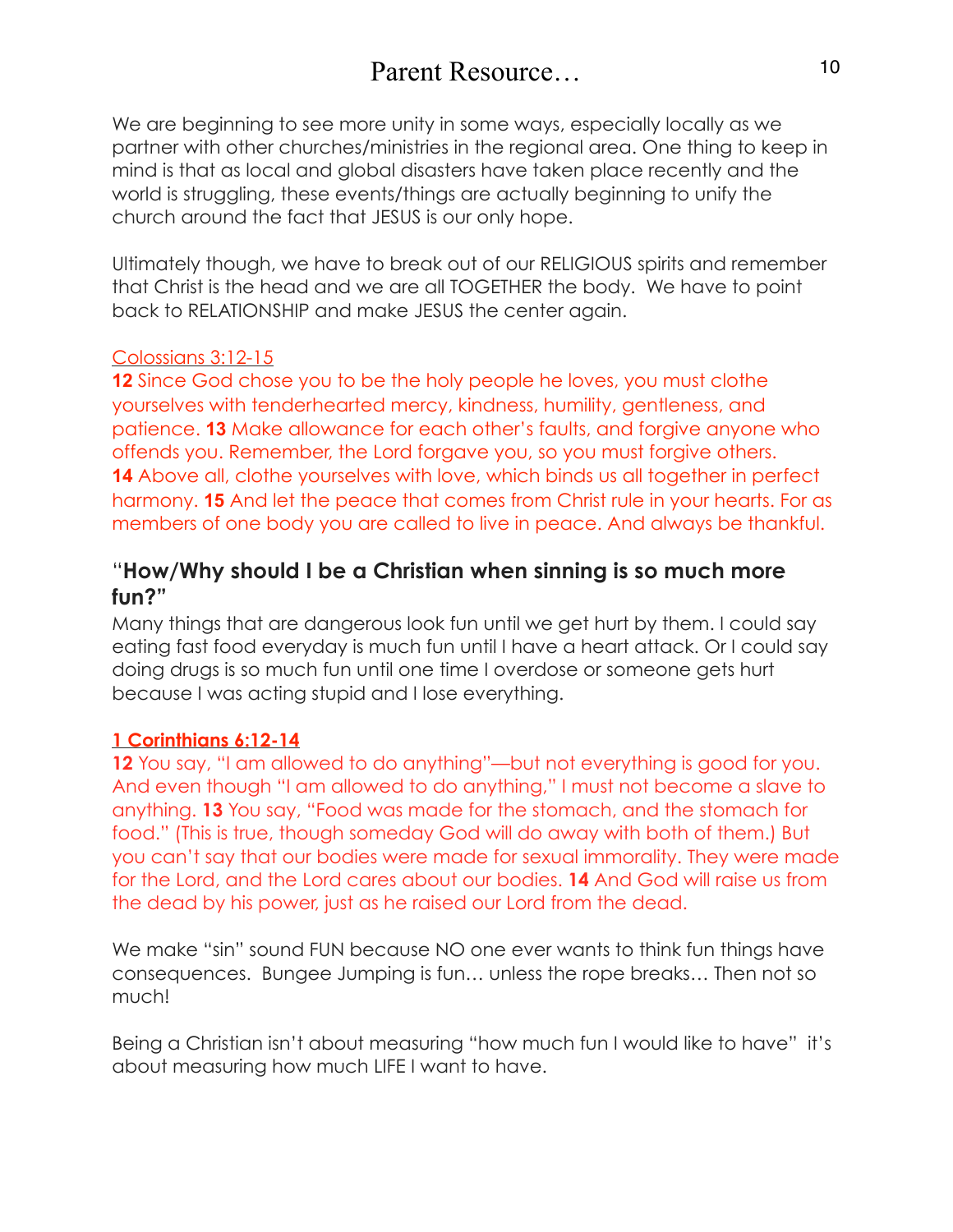# Parent Resource 11

# "**How do we handle depression, and lean on God for help?"**

First thing is to always remember the DEVIL is a liar and he will work however he can to "steal, kill, and destroy everything in your life."

SO WE have to remember our IDENTITY in Christ and our VALUE in Christ. WE start by taking the negative thoughts captive and making them obedient to JESUS!

### 2 Corinthians 10:5

We demolish arguments and every pretension that sets itself up against the knowledge of God, and we take captive every thought to make it obedient to Christ.

What does Jesus say about you? You are loved, you are his masterpiece, His thoughts for you outmeasure the sand on the seashore, etc.

We also have to surround ourselves with people who will hold us accountable and speak LIFE into us. We stay in the WORD and spend time praying for the HOPE of Jesus!

### "**Do we ever come back to earth?"**

Great question… Scripture says that God will create a new heaven and new earth and new bodies. SO depending on how the end times play out… the old earth is destroyed and the new earth where Jesus reigns is our home. The best scholars only have theories on what this looks like and/or how this plays out but that is what the Word says in Revelation. No matter how it truly plays out we trust that the LORD is good!

## **"How do you know you are a Christian?"**

Romans 10:9 9 If you openly declare that Jesus is Lord and believe in your heart that God raised him from the dead, you will be saved.

## **"Do we sin even when we don't know it?"**

Everyone is born a sinner. It became our nature after the fall in the Garden of Eden. Even babies sin. Sinning isn't just doing bad things, it's also not doing good things we know we are supposed to do (James 4:17). So, yes… We sin, but there is grace, mercy, and forgiveness available if we just ask God and repent, turning from our sinful ways! Ask God to point out to you how you've sinned today. Be still before Him. Chances are, things will come to mind and you'll see things you need to repent of and ways you can become more like the image of Christ.

# "**Do we have only one life?"**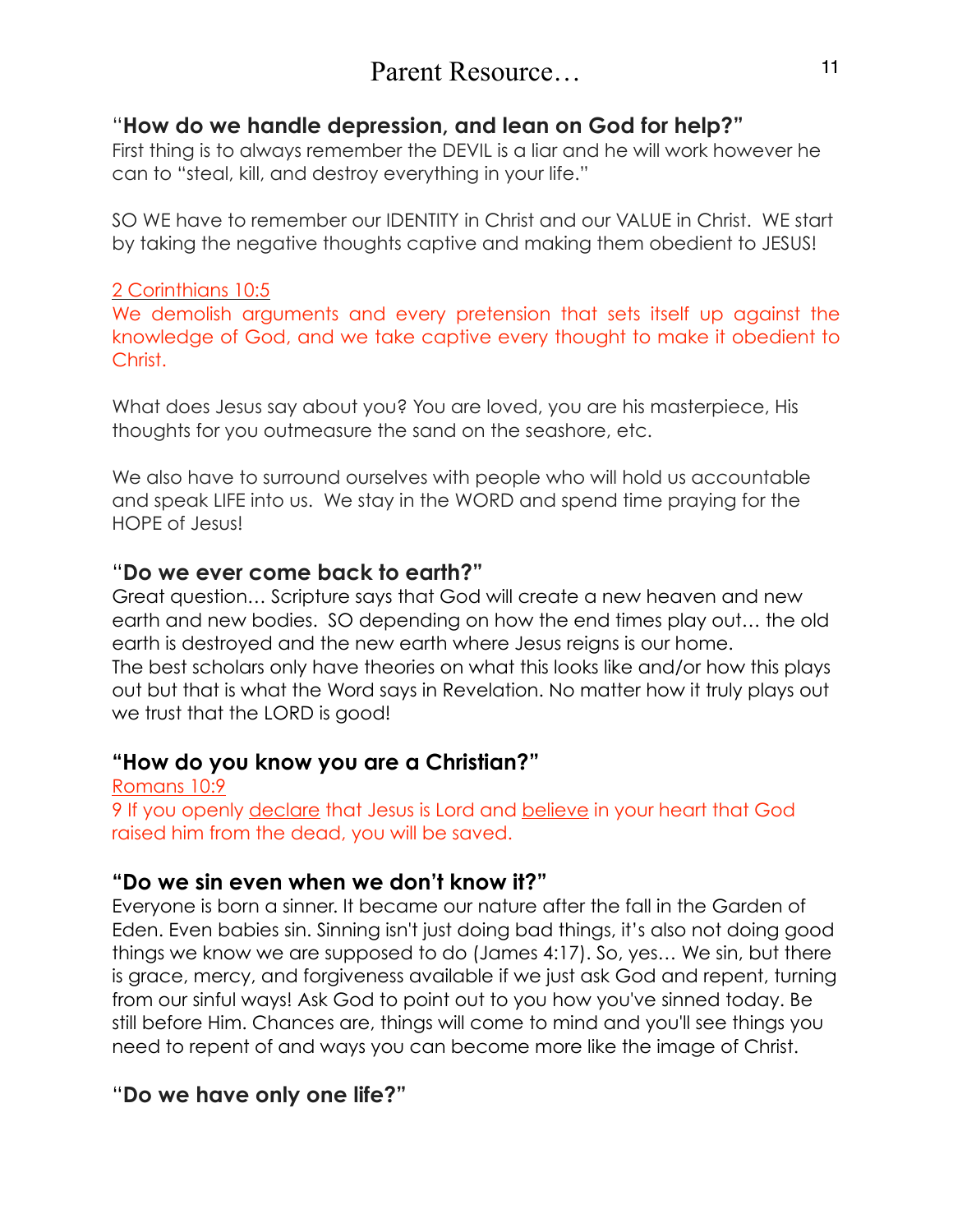Yes. Because we are made in the image of God, we are eternal beings. So we have ONE life (that is why what we do with this temporary living arrangement on earth is so important for the eternal life that is yet to come).

The idea that we have other "lives" takes away from scriptures emphasis on making the most of the opportunities in Christ that we have in our LIFE.

Reincarnation theology (that of buddhists, or hindus), is the belief that people who have passed on come back as someone else or something else. You will never find this in any scripture in the Bible.

Obviously scripture says that when we come to Christ we are "BORN AGAIN" which indicates that our OLD life is gone and the NEW life has come in Jesus. But in terms of do we come back as other things, there is NO indication, mention, or belief of that from the WORD!

#### Hebrews 9:27-28

*Everyone has to die once*, then face the consequences. Christ's death was also a one-time event, but it was a sacrifice that took care of sins forever. And so, when he next appears, the outcome for those eager to greet him is, precisely, *salvation*.

After death, the Bible teaches us that we will either spend eternity with God (if we accepted Jesus during our life on earth) or we will be separated from God (if we choose to reject Jesus).

## **"Why is cussing bad?"**

Our mouths are connected to our hearts, and our hearts are connected to our minds. The Bible says that "what comes out of the mouth gets its start in the heart." If we walk around cussing, that means our hearts aren't pure. We are called to think about what is noble, right, pure, lovely, admirable, excellent and praiseworthy. If we aren't thinking about good things, our hearts are filled with garbage, and our speech isn't pure. They're all connected! Want to know what's going on in someone's heart, listen to him/her talk!

### Ephesians 4:29

"Watch the way you talk. Let nothing foul or dirty come out of your mouth. Say only what helps, each word a gift."

Not only should we not cuss, we shouldn't say things that aren't helpful or build others up. Sure, our little brother or sister MAY be annoying, but we don't need to tell them that over and over because it isn't helpful! Use your gift of words wisely!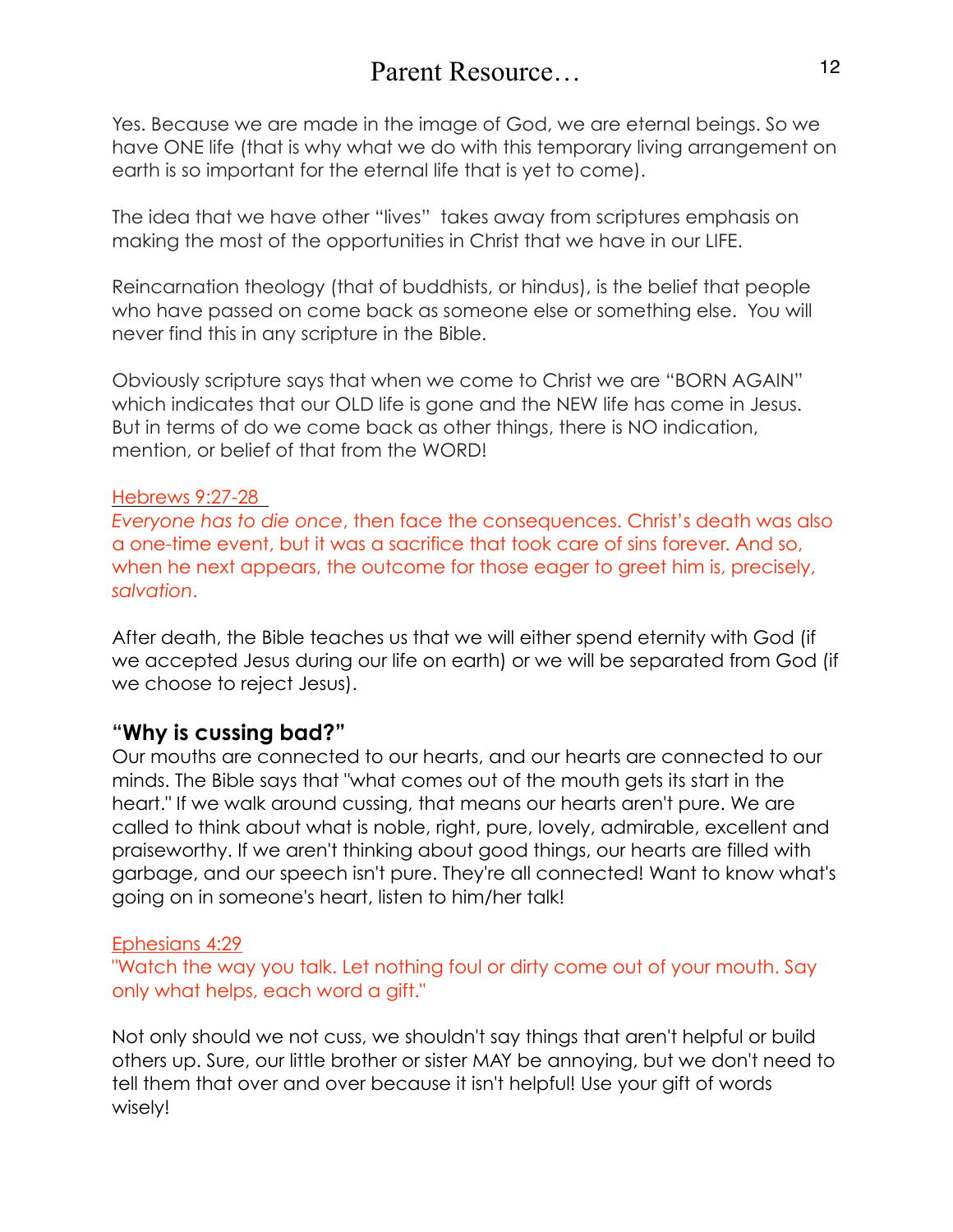## **"How can God be everywhere at once?"**

God can be everywhere at once… because He's GOD! God is spirit and has no physical form (other than Jesus when he walked on earth). So when we say that he is everywhere, we mean his SPIRIT is everywhere - not that his hand is in Alaska and his pinky toe is dipped in the Gulf of Mexico. The Bible teaches that God is "Omnipresent," meaning he is everywhere at once. He is not limited by space or time. The psalmist in Psalm 139 asks where he can go to flee from God's presence. The answer is NOWHERE! God is everywhere and no one can hide from him.

# **"How do you know when God is talking to you?"**

God created us differently. Some of us have the gift of dreams and God might give us a dream. Others simply have an assurance from hearing God's voice of the direction they need to go or a choice they need to make. God can use creation, other people, circumstances, etc to get through to us as well. When we stop conforming to the world and are transformed by renewing our minds as Romans 12:2 says, we "will be able to test and approve what God's Will is." The more we talk to Him, the more we understand and hear His voice. God's Word, the Bible, is alive. We can ask him something and He will use scripture to speak to us as well. Isn't it amazing that God knows us well enough to know how we can best hear him and speak to us in that way?

# **"What are girls' roles in ministry?"**

This is one of those questions that you can ask 100 people and get 100 different answers. In Acts 10, it states that God is not a respecter of persons (meaning He doesn't play favorites). Men and women have equal access to God. The gifts of the Holy Spirit are also available to both men and women. As a woman in ministry, I believe (this is my take and opinion) that men and women are gifted differently and congregations will respond differently to a man than they do a woman. 1 Timothy 2:12 says "I do not permit a woman to teach or to assume authority over a man." That being said, a woman's gift of teaching and leadership can best be used for other women or children. Some denominations and churches have women as pastors and there are women preachers who are very gifted. If God has gifted you in that, AWESOME! Ask Him how He wants you to use that gift! There are so many roles in ministry that God needs girls and women to fulfill!

# "**When we get to heaven will we know who are parents are?"**

The Bible never specifically lays this out, however we will spend eternity with those who have gone on before us (with those who accepted Jesus). And most importantly we will spend eternity with JESUS himself. So whether we recognize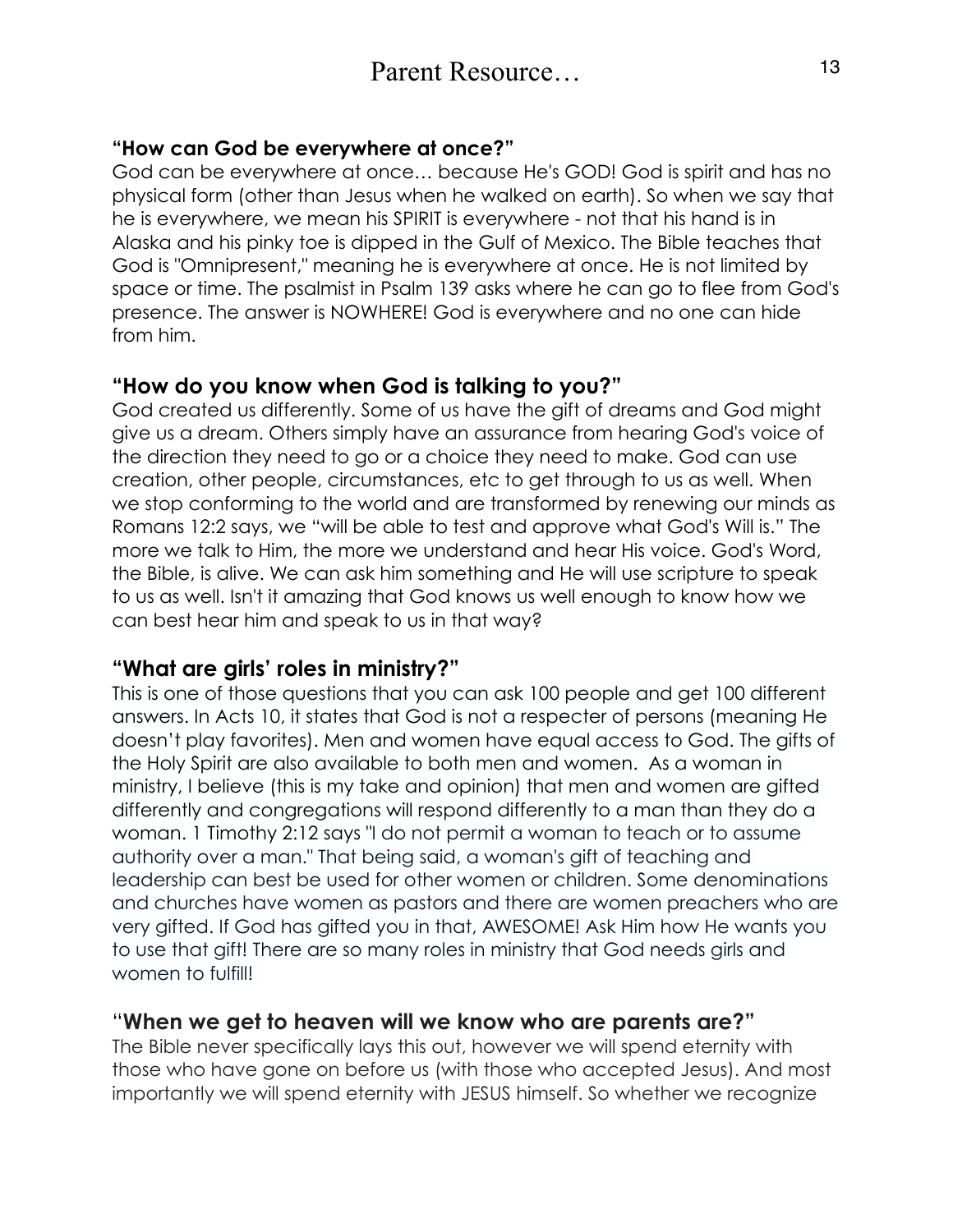our earthly parents or not in heaven, we will be in perfect love and unity with everyone so it's going to be awesome either way!

# "**How do we know God is real?"**

The Christian life is based upon faith in God. We believe in Him because we see in many different ways how He operates. We may not be able to see him physically (as in a face, arms, legs, etc), but we can certainly see the evidence of God all around us.

*Creation* - Did you know the sun and the earth are uniquely positioned to support life on Earth? A few miles closer to the sun and we'd be fried! A few miles farther away and we'd be in the frozen section of the universe. This is no accident. In fact, there are so many finely-tuned factors on Earth and in the universe that if those factors were just slightly off or different, there would not and could not be human life on Earth. God is certainly in control!

*Love* - If God was not real, we would never know true love; love for our parents, love for our friends, love for our families, husband/wife, etc. I can imagine that all of us have experienced love in our life. The Bible says that "God is love." So, love comes from Him!

If we chose to believe that our lives simply developed through evolution or a "Big Bang," than we have believe that "love" is just a chemical/neurological sensation we feel. In this choice, love (as we believe it) doesn't really exist.

So, you have to believe in faith that God is real because you've experienced His love and/or love for your friends, parents, families, etc.

*Transformation* - There have been millions upon millions of lives changed through God! Not only does the Bible document supernatural healing (physical healing, emotional healing, etc), but other historical documents point to supernatural occurrences of lives being changed! We know this is God!

These are just a few of the ways we see God at work. His evidence is all around us everyday!

# "**How do you find comfort in God when you are angry about a certain situation?"**

## James 1:19-20

 "**19** Understand this, my dear brothers and sisters: You must all be quick to listen, slow to speak, and slow to get angry. **20** Human anger does not produce the righteousness God desires."